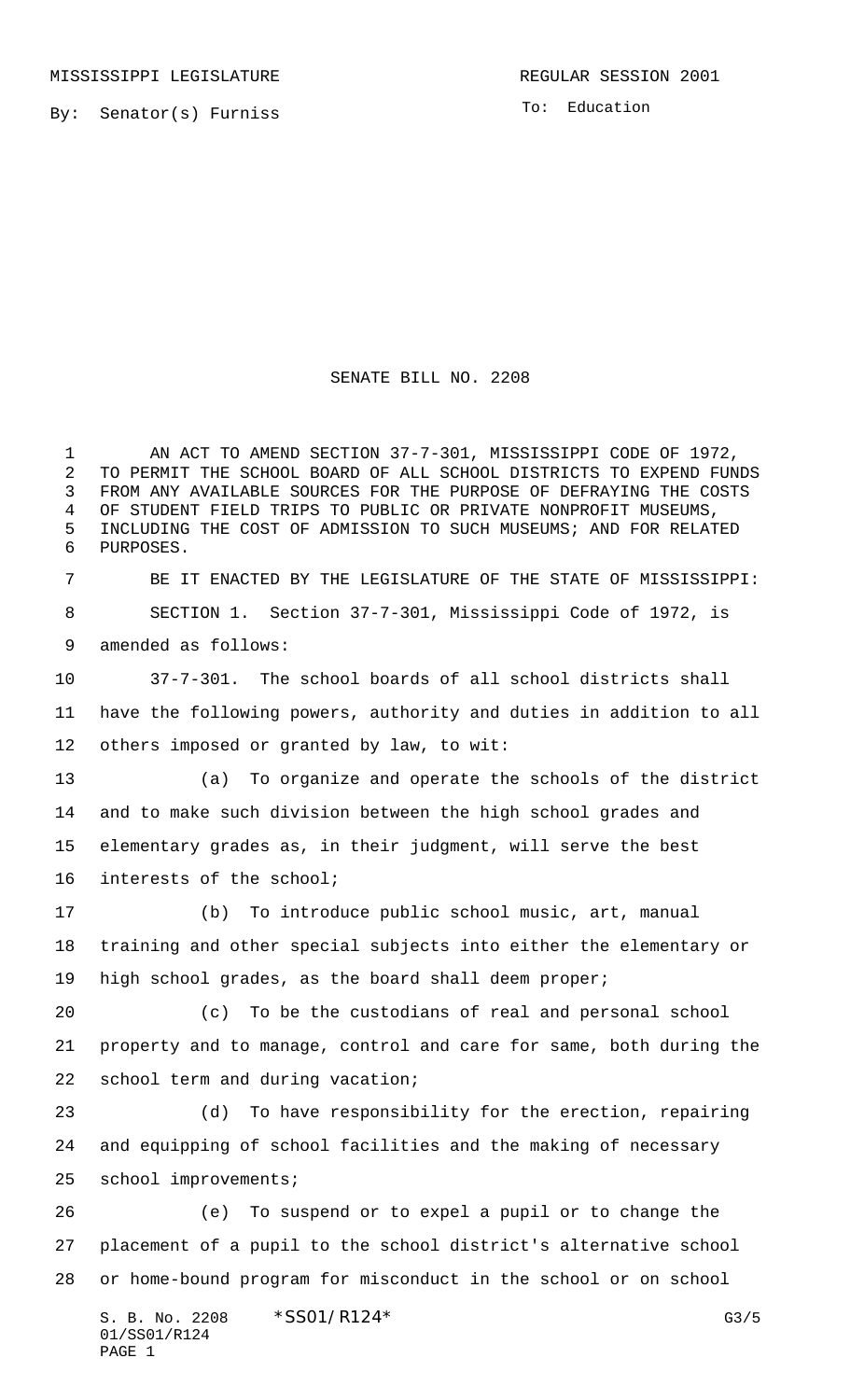property, as defined in Section 37-11-29, on the road to and from school, or at any school-related activity or event, or for conduct occurring on property other than school property or other than at a school-related activity or event when such conduct by a pupil, in the determination of the school superintendent or principal, renders that pupil's presence in the classroom a disruption to the educational environment of the school or a detriment to the best interest and welfare of the pupils and teacher of such class as a whole, and to delegate such authority to the appropriate officials of the school district;

 (f) To visit schools in the district, in their discretion, in a body for the purpose of determining what can be 41 done for the improvement of the school in a general way;

 (g) To support, within reasonable limits, the superintendent, principal and teachers where necessary for the proper discipline of the school;

 (h) To exclude from the schools students with what appears to be infectious or contagious diseases; provided, however, such student may be allowed to return to school upon presenting a certificate from a public health officer, duly licensed physician or nurse practitioner that the student is free from such disease;

 (i) To require those vaccinations specified by the State Health Officer as provided in Section 41-23-37, Mississippi Code of 1972;

S. B. No. 2208 \*SS01/R124\* 01/SS01/R124 PAGE 2 (j) To see that all necessary utilities and services are provided in the schools at all times when same are needed; (k) To authorize the use of the school buildings and grounds for the holding of public meetings and gatherings of the people under such regulations as may be prescribed by said board; (l) To prescribe and enforce rules and regulations not inconsistent with law or with the regulations of the State Board of Education for their own government and for the government of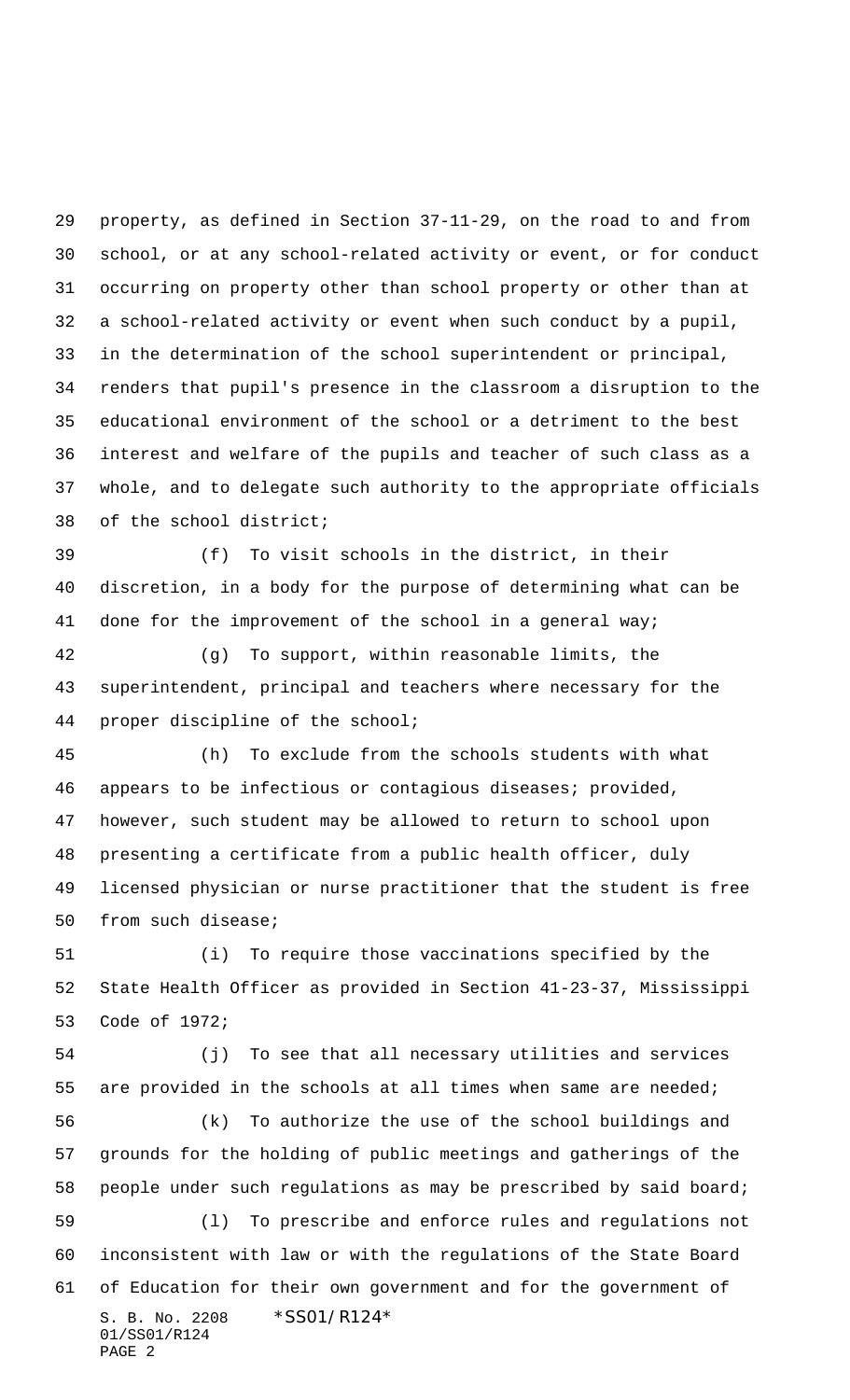the schools, and to transact their business at regular and special meetings called and held in the manner provided by law;

 (m) To maintain and operate all of the schools under their control for such length of time during the year as may be required;

 (n) To enforce in the schools the courses of study and the use of the textbooks prescribed by the proper authorities;

 (o) To make orders directed to the superintendent of schools for the issuance of pay certificates for lawful purposes on any available funds of the district and to have full control of the receipt, distribution, allotment and disbursement of all funds provided for the support and operation of the schools of such school district whether such funds be derived from state appropriations, local ad valorem tax collections, or otherwise;

 (p) To select all school district personnel in the manner provided by law, and to provide for such employee fringe benefit programs, including accident reimbursement plans, as may be deemed necessary and appropriate by the board;

 (q) To provide athletic programs and other school activities and to regulate the establishment and operation of such 82 programs and activities;

 (r) To join, in their discretion, any association of school boards and other public school-related organizations, and to pay from local funds other than minimum foundation funds, any membership dues;

S. B. No. 2208 \*SS01/R124\* 01/SS01/R124 PAGE 3 (s) To expend local school activity funds, or other available school district funds, other than minimum education program funds, for the purposes prescribed under this paragraph. "Activity funds" shall mean all funds received by school officials in all school districts paid or collected to participate in any school activity, such activity being part of the school program and partially financed with public funds or supplemented by public funds. The term "activity funds" shall not include any funds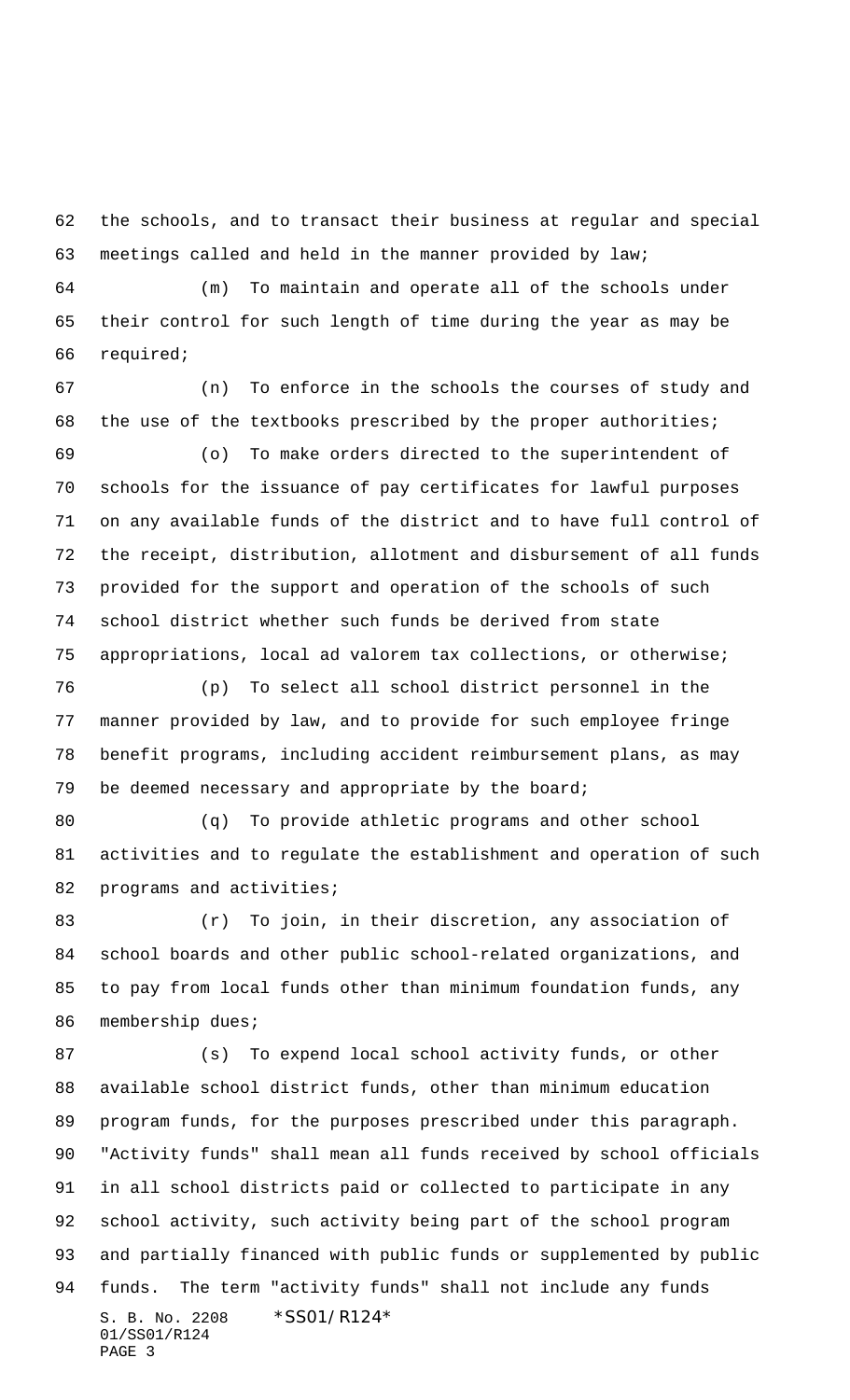S. B. No. 2208 \*SS01/R124\* 01/SS01/R124 PAGE 4 raised and/or expended by any organization unless commingled in a bank account with existing activity funds, regardless of whether the funds were raised by school employees or received by school employees during school hours or using school facilities, and regardless of whether a school employee exercises influence over the expenditure or disposition of such funds. Organizations shall not be required to make any payment to any school for the use of any school facility if, in the discretion of the local school governing board, the organization's function shall be deemed to be beneficial to the official or extracurricular programs of the school. For the purposes of this provision, the term "organization" shall not include any organization subject to the control of the local school governing board. Activity funds may only be expended for any necessary expenses or travel costs, including advances, incurred by students and their chaperons in attending any in-state or out-of-state school-related programs, conventions or seminars and/or any commodities, equipment, travel expenses, purchased services or school supplies which the local school governing board, in its discretion, shall deem beneficial to the official or extracurricular programs of the district, including items which may subsequently become the personal property of individuals, including yearbooks, athletic apparel, book covers and trophies. Activity funds may be used to pay travel expenses of school district personnel. The local school governing board shall be authorized and empowered to promulgate rules and regulations specifically designating for what purposes school activity funds may be expended. The local school governing board shall provide (a) that such school activity funds shall be maintained and expended by the principal of the school generating the funds in individual bank accounts, or (b) that such school activity funds shall be maintained and expended by the superintendent of schools in a central depository approved by the board. The local school governing board shall provide that such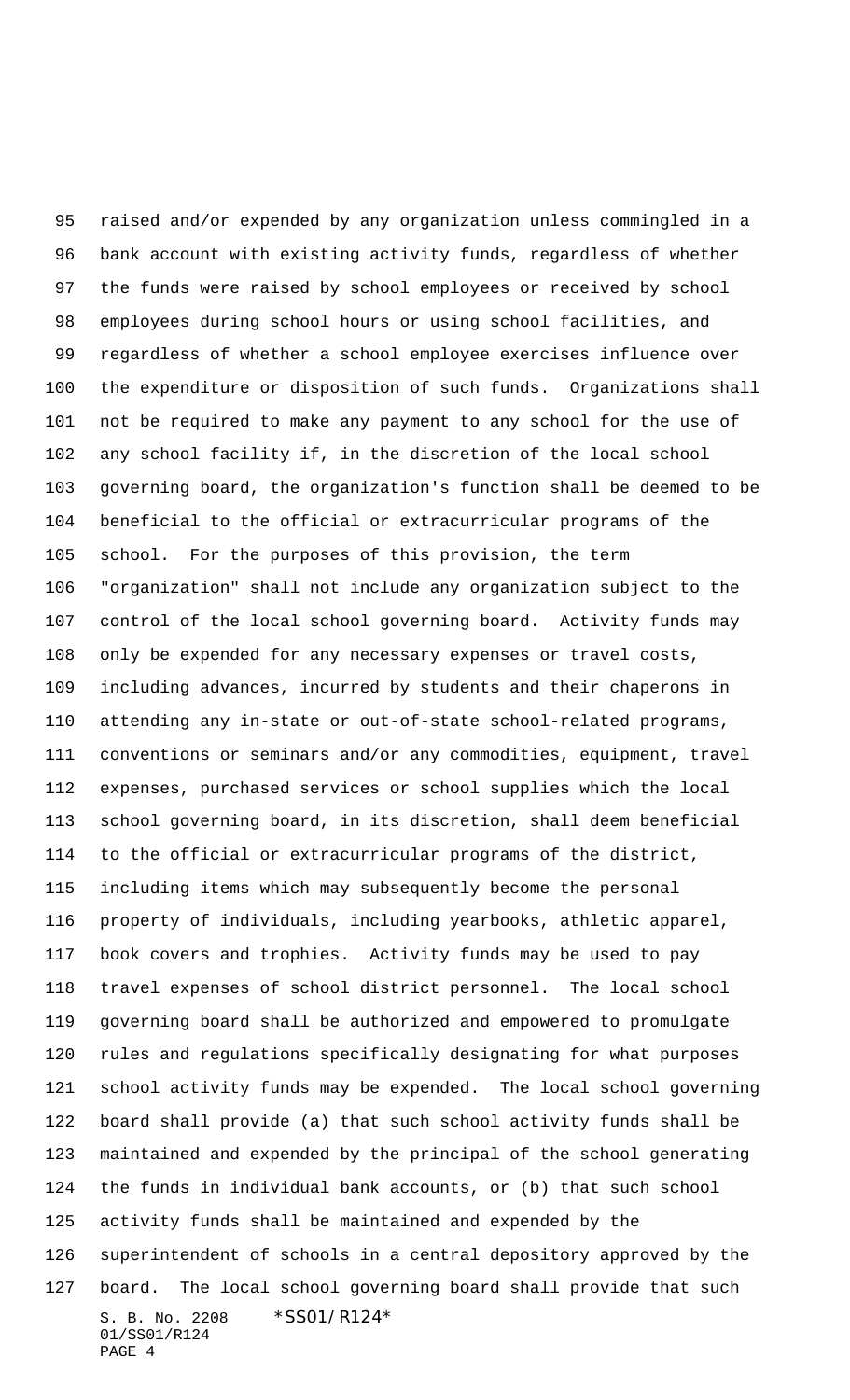school activity funds be audited as part of the annual audit required in Section 37-9-18. The State Auditor shall prescribe a uniform system of accounting and financial reporting for all 131 school activity fund transactions;

 (t) To contract, on a shared savings, lease or lease-purchase basis, for energy efficiency services and/or equipment as provided for in Section 31-7-14, not to exceed ten (10) years;

 (u) To maintain accounts and issue pay certificates on school food service bank accounts;

S. B. No. 2208 \* SS01/R124\* 01/SS01/R124 (v) (i) To lease a school building from an individual, partnership, nonprofit corporation or a private for-profit corporation for the use of such school district, and to expend funds therefor as may be available from any nonminimum program sources. The school board of the school district desiring to lease a school building shall declare by resolution that a need exists for a school building and that the school district cannot provide the necessary funds to pay the cost or its proportionate share of the cost of a school building required to meet the present needs. The resolution so adopted by the school board shall be published once each week for three (3) consecutive weeks in a newspaper having a general circulation in the school district involved, with the first publication thereof to be made not less than thirty (30) days prior to the date upon which the school board is to act on the question of leasing a school building. If no petition requesting an election is filed prior to such meeting as hereinafter provided, then the school board may, by resolution spread upon its minutes, proceed to lease a school building. If at any time prior to said meeting a petition signed by not less than twenty percent (20%) or fifteen hundred (1500), whichever is less, of the qualified electors of the school district involved shall be filed with the school board requesting that an election be called on the question, then the school board shall, not later

```
PAGE 5
```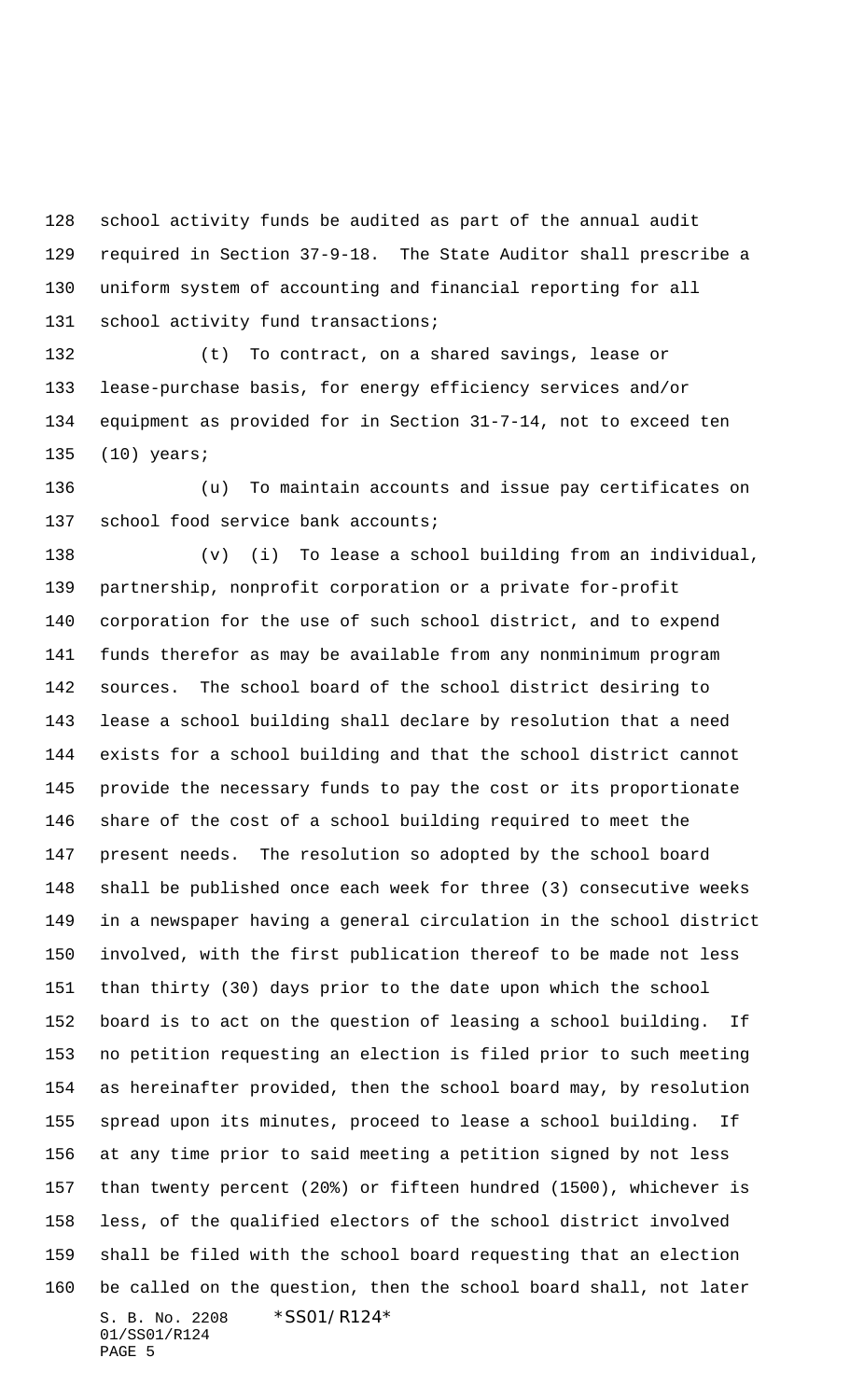than the next regular meeting, adopt a resolution calling an election to be held within such school district upon the question of authorizing the school board to lease a school building. Such election shall be called and held, and notice thereof shall be given, in the same manner for elections upon the questions of the issuance of the bonds of school districts, and the results thereof shall be certified to the school board. If at least three-fifths (3/5) of the qualified electors of the school district who voted in such election shall vote in favor of the leasing of a school building, then the school board shall proceed to lease a school building. The term of the lease contract shall not exceed twenty (20) years, and the total cost of such lease shall be either the amount of the lowest and best bid accepted by the school board after advertisement for bids or an amount not to exceed the current fair market value of the lease as determined by the averaging of at least two (2) appraisals by certified general appraisers licensed by the State of Mississippi. The term "school building" as used in this item (v) shall be construed to mean any building or buildings used for classroom purposes in connection with the operation of schools and shall include the site therefor, necessary support facilities, and the equipment thereof and appurtenances thereto such as heating facilities, water supply, sewage disposal, landscaping, walks, drives and playgrounds. The term "lease" as used in this item (v)(i) may include a lease/purchase contract;

S. B. No. 2208 \*SS01/R124\* 01/SS01/R124 PAGE 6 (ii) If two (2) or more school districts propose to enter into a lease contract jointly, then joint meetings of the school boards having control may be held but no action taken shall be binding on any such school district unless the question of leasing a school building is approved in each participating school 191 district under the procedure hereinabove set forth in item  $(v)(i)$ . All of the provisions of item (v)(i) regarding the term and amount of the lease contract shall apply to the school boards of school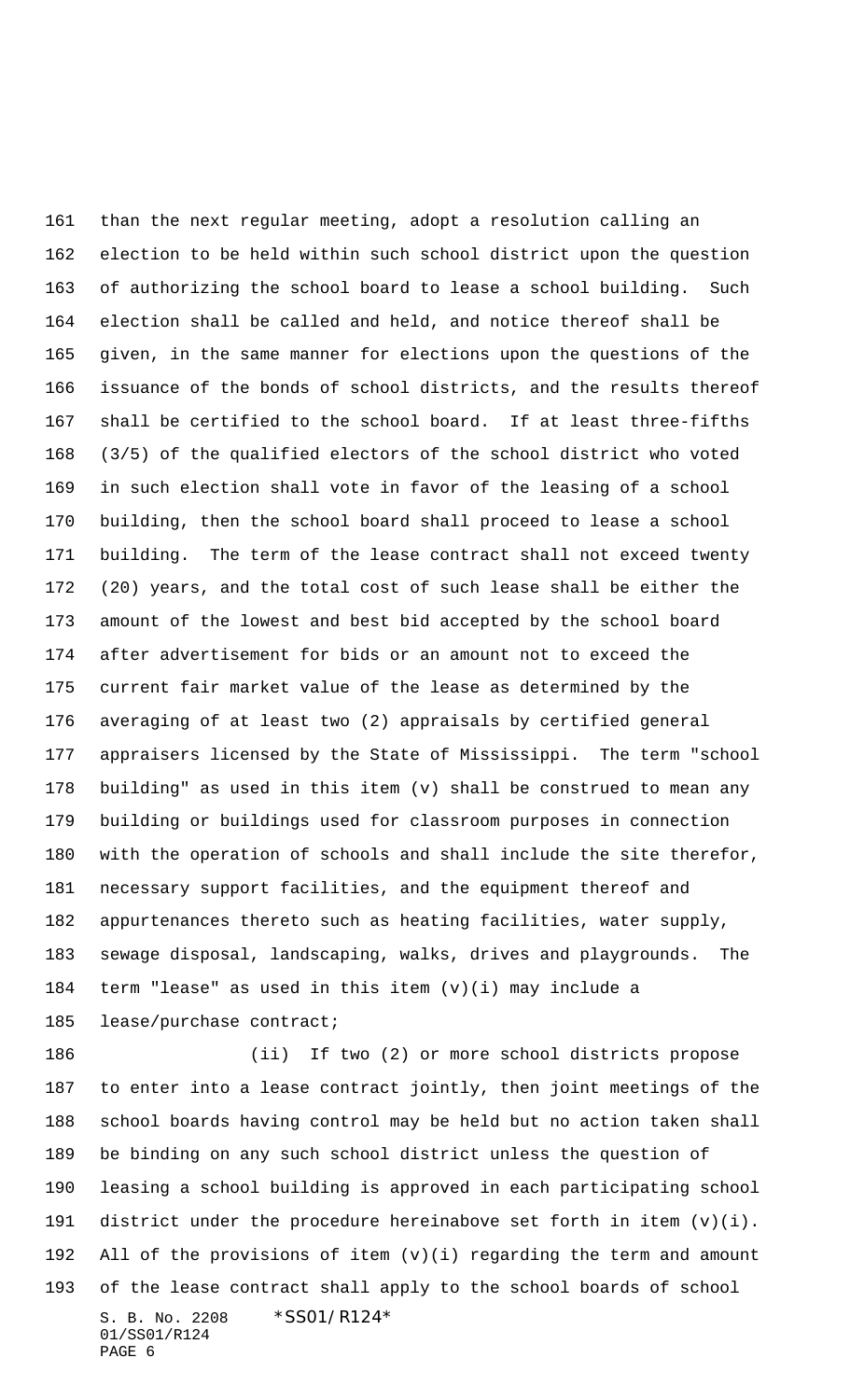districts acting jointly. Any lease contract executed by two (2) or more school districts as joint lessees shall set out the amount of the aggregate lease rental to be paid by each, which may be agreed upon, but there shall be no right of occupancy by any lessee unless the aggregate rental is paid as stipulated in the lease contract. All rights of joint lessees under the lease contract shall be in proportion to the amount of lease rental paid 201 by each;

 (w) To employ all noninstructional and noncertificated employees and fix the duties and compensation of such personnel deemed necessary pursuant to the recommendation of the superintendent of schools;

 (x) To employ and fix the duties and compensation of such legal counsel as deemed necessary;

 (y) Subject to rules and regulations of the State Board of Education, to purchase, own and operate trucks, vans and other motor vehicles, which shall bear the proper identification required by law;

 (z) To expend funds for the payment of substitute teachers and to adopt reasonable regulations for the employment and compensation of such substitute teachers;

S. B. No. 2208 \* SS01/R124\* 01/SS01/R124 (aa) To acquire in its own name by purchase all real property which shall be necessary and desirable in connection with the construction, renovation or improvement of any public school building or structure. Whenever the purchase price for such real property is greater than Fifty Thousand Dollars (\$50,000.00), the school board shall not purchase the property for an amount exceeding the fair market value of such property as determined by the average of at least two (2) independent appraisals by certified general appraisers licensed by the State of Mississippi. If the board shall be unable to agree with the owner of any such real property in connection with any such project, the board shall have the power and authority to acquire any such real property by

PAGE 7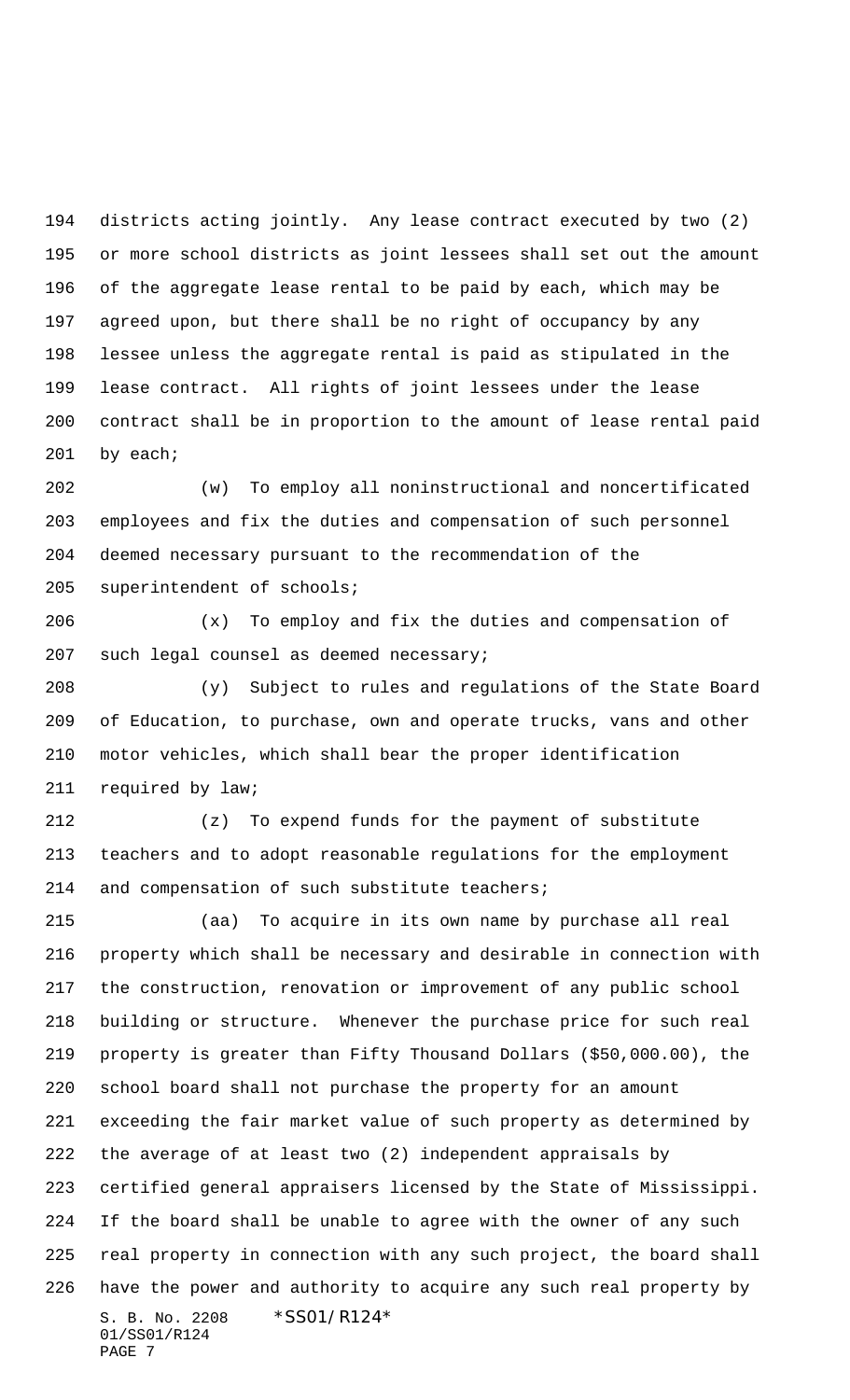condemnation proceedings pursuant to Section 11-27-1 et seq., Mississippi Code of 1972, and for such purpose, the right of eminent domain is hereby conferred upon and vested in said board. Provided further, that the local school board is authorized to grant an easement for ingress and egress over sixteenth section land or lieu land in exchange for a similar easement upon adjoining land where the exchange of easements affords substantial benefit to the sixteenth section land; provided, however, the exchange must be based upon values as determined by a competent appraiser, with any differential in value to be adjusted by cash payment. Any easement rights granted over sixteenth section land under such authority shall terminate when the easement ceases to be used for its stated purpose. No sixteenth section or lieu land which is subject to an existing lease shall be burdened by any such easement except by consent of the lessee or unless the school district shall acquire the unexpired leasehold interest affected 243 by the easement;

 (bb) To charge reasonable fees related to the educational programs of the district, in the manner prescribed in Section 37-7-335;

 (cc) Subject to rules and regulations of the State Board of Education, to purchase relocatable classrooms for the use of such school district, in the manner prescribed in Section 37-1-13;

 (dd) Enter into contracts or agreements with other school districts, political subdivisions or governmental entities to carry out one or more of the powers or duties of the school board, or to allow more efficient utilization of limited resources for providing services to the public;

S. B. No. 2208 \*SS01/R124\* 01/SS01/R124 PAGE 8 (ee) To provide for in-service training for employees of the district. Until June 30, 1994, the school boards may designate two (2) days of the minimum school term, as defined in Section 37-19-1, for employee in-service training for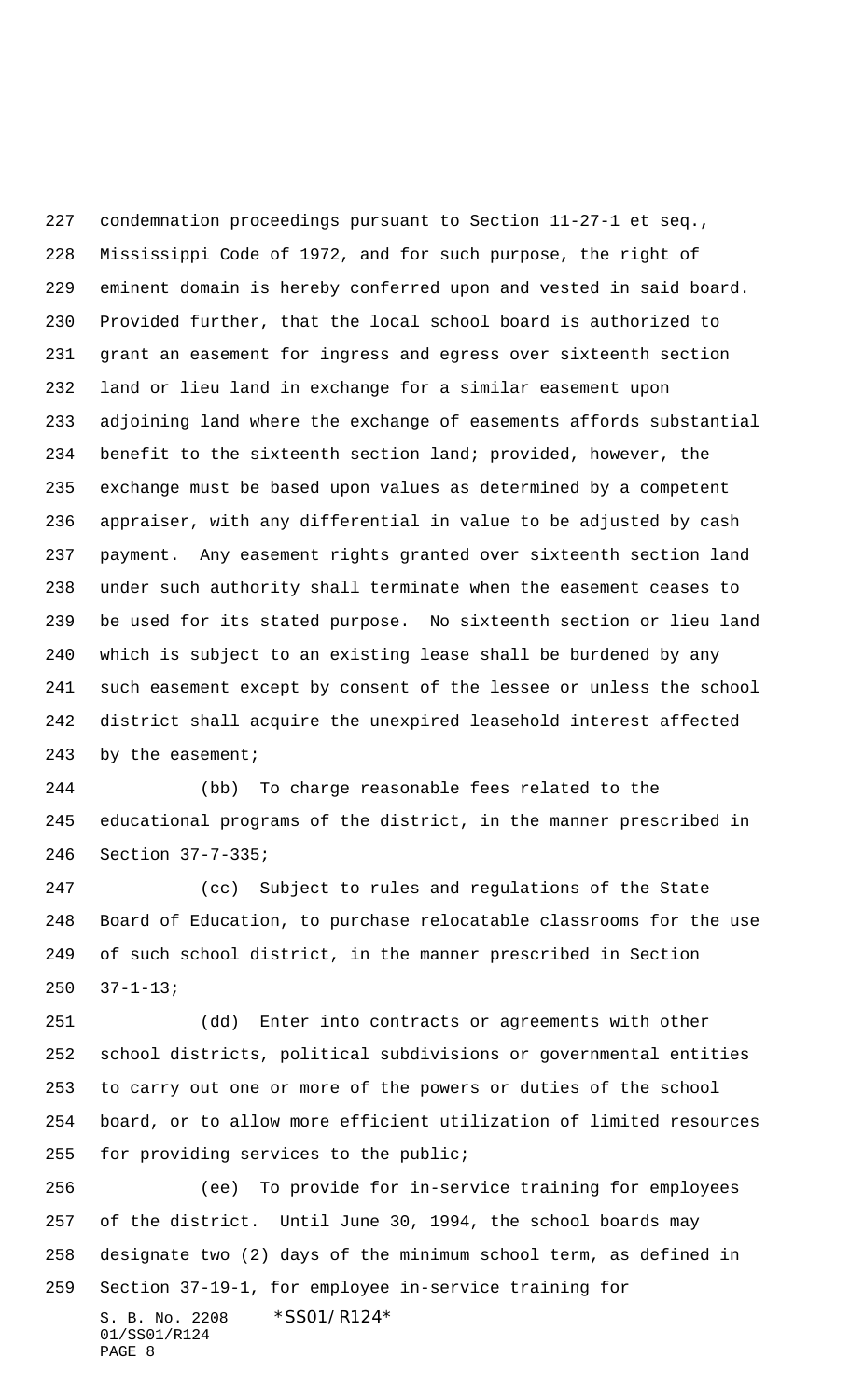implementation of the new statewide testing system as developed by the State Board of Education. Such designation shall be subject to approval by the State Board of Education pursuant to uniform rules and regulations;

 (ff) As part of their duties to prescribe the use of textbooks, to provide that parents and legal guardians shall be responsible for the textbooks and for the compensation to the school district for any books which are not returned to the proper schools upon the withdrawal of their dependent child. If a textbook is lost or not returned by any student who drops out of the public school district, the parent or legal guardian shall also compensate the school district for the fair market value of the textbooks;

 (gg) To conduct fund-raising activities on behalf of the school district that the local school board, in its discretion, deems appropriate or beneficial to the official or extracurricular programs of the district; provided that:

 (i) Any proceeds of the fund-raising activities shall be treated as "activity funds" and shall be accounted for as are other activity funds under this section; and

 (ii) Fund-raising activities conducted or authorized by the board for the sale of school pictures, the rental of caps and gowns or the sale of graduation invitations for which the school board receives a commission, rebate or fee shall contain a disclosure statement advising that a portion of the proceeds of the sales or rentals shall be contributed to the student activity fund;

 (hh) To allow individual lessons for music, art and other curriculum-related activities for academic credit or nonacademic credit during school hours and using school equipment and facilities, subject to uniform rules and regulations adopted by the school board;

S. B. No. 2208 \*SS01/R124\* 01/SS01/R124 PAGE 9